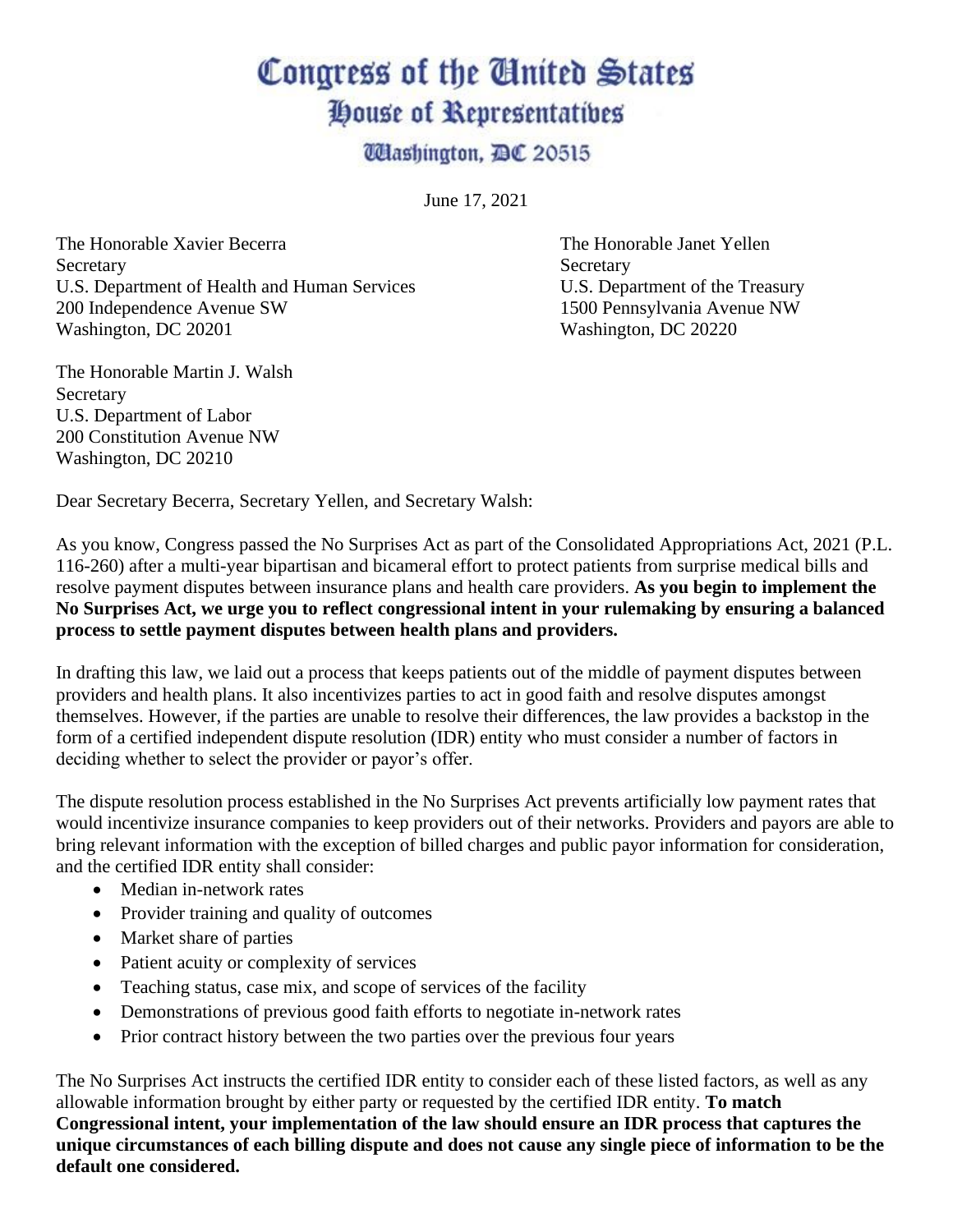Additionally, in passing the No Surprises Act, Congress gave patients important tools to navigate their health care. It is critical that our intent is recognized as you implement the transparency and consumer protection provisions of the law. One such tool, the advanced explanation of benefits, will give patients access to information about the expected cost of their treatment and the network status of the provider before they go in for a procedure. The requirements for insurance companies to offer patients up-to-date provider networks, price comparison tools, and clearly print in- and out-of-network deductibles and out-of-pocket maximums on insurance cards will make patients more informed in their health care decision-making.

As you begin to craft rules to implement the No Surprises Act, we stand ready to work with you to ensure that your rulemaking reflects congressional intent. We also encourage you to work with the stakeholders that this law will impact. In order to ensure a smooth rollout of these landmark patient protections, it is important that each step of the process provides sufficient time for public comments and evaluation through proposed notice and comment rulemaking. Working together, we are confident that successful implementation of this patientcentered law will resolve billing disputes, take patients out of the middle, and empower patients to make more informed health care decisions.

Thank you for your work on this important matter. We look forward to continuing to work with you to protect access to affordable, high-quality health care.

Thomas R. Surggi

Sincerely,

Fred R. Waren

Thomas R. Suozzi Brad R. Wenstrup, D.P.M. Member of Congress Member of Congress

 $\sqrt{s}$ / $\sqrt{s}$ / $\sqrt{s}$ / $\sqrt{s}$ / $\sqrt{s}$ / $\sqrt{s}$ / $\sqrt{s}$ / $\sqrt{s}$ / $\sqrt{s}$ / $\sqrt{s}$ / $\sqrt{s}$ / $\sqrt{s}$ / $\sqrt{s}$ / $\sqrt{s}$ / $\sqrt{s}$ / $\sqrt{s}$ / $\sqrt{s}$ / $\sqrt{s}$ / $\sqrt{s}$ / $\sqrt{s}$ / $\sqrt{s}$ / $\sqrt{s}$ / $\sqrt{s}$ / $\sqrt{s}$ / $\sqrt{s}$ / $\sqrt{s}$ / $\sqrt{s}$ / $\sqrt{s}$ / $\sqrt{s}$ / $\sqrt{s}$ / $\sqrt{s}$ / $\sqrt{s$ Brian Fitzpatrick Joseph D. Morelle Jerrold Nadler Member of Congress Member of Congress Member of Congress

 $\sqrt{s}$ / $\sqrt{s}$ / $\sqrt{s}$ / $\sqrt{s}$ / $\sqrt{s}$ / $\sqrt{s}$ / $\sqrt{s}$ / $\sqrt{s}$ / $\sqrt{s}$ / $\sqrt{s}$ / $\sqrt{s}$ / $\sqrt{s}$ / $\sqrt{s}$ / $\sqrt{s}$ / $\sqrt{s}$ / $\sqrt{s}$ / $\sqrt{s}$ / $\sqrt{s}$ / $\sqrt{s}$ / $\sqrt{s}$ / $\sqrt{s}$ / $\sqrt{s}$ / $\sqrt{s}$ / $\sqrt{s}$ / $\sqrt{s}$ / $\sqrt{s}$ / $\sqrt{s}$ / $\sqrt{s}$ / $\sqrt{s}$ / $\sqrt{s}$ / $\sqrt{s}$ / $\sqrt{s$ Sanford D. Bishop, Jr. Bill Posey Liz Cheney Member of Congress Member of Congress Member of Congress

 $\sqrt{s}$ / $\sqrt{s}$ / $\sqrt{s}$ / $\sqrt{s}$ / $\sqrt{s}$ / $\sqrt{s}$ / $\sqrt{s}$ / $\sqrt{s}$ / $\sqrt{s}$ / $\sqrt{s}$ / $\sqrt{s}$ / $\sqrt{s}$ / $\sqrt{s}$ / $\sqrt{s}$ / $\sqrt{s}$ / $\sqrt{s}$ / $\sqrt{s}$ / $\sqrt{s}$ / $\sqrt{s}$ / $\sqrt{s}$ / $\sqrt{s}$ / $\sqrt{s}$ / $\sqrt{s}$ / $\sqrt{s}$ / $\sqrt{s}$ / $\sqrt{s}$ / $\sqrt{s}$ / $\sqrt{s}$ / $\sqrt{s}$ / $\sqrt{s}$ / $\sqrt{s}$ / $\sqrt{s$ Steve Cohen Grace Meng Grace Meng Vern Buchanan Member of Congress Member of Congress Member of Congress

 $\sqrt{s}$ / $\sqrt{s}$ / $\sqrt{s}$ / $\sqrt{s}$ / $\sqrt{s}$ / $\sqrt{s}$ / $\sqrt{s}$ / $\sqrt{s}$ / $\sqrt{s}$ / $\sqrt{s}$ / $\sqrt{s}$ / $\sqrt{s}$ / $\sqrt{s}$ / $\sqrt{s}$ / $\sqrt{s}$ / $\sqrt{s}$ / $\sqrt{s}$ / $\sqrt{s}$ / $\sqrt{s}$ / $\sqrt{s}$ / $\sqrt{s}$ / $\sqrt{s}$ / $\sqrt{s}$ / $\sqrt{s}$ / $\sqrt{s}$ / $\sqrt{s}$ / $\sqrt{s}$ / $\sqrt{s}$ / $\sqrt{s}$ / $\sqrt{s}$ / $\sqrt{s}$ / $\sqrt{s$ Gregory F. Murphy, M.D. John B. Larson Jeff Van Drew, DMD Member of Congress Member of Congress Member of Congress

 $\sqrt{s}$ / $\sqrt{s}$ / $\sqrt{s}$ / $\sqrt{s}$ / $\sqrt{s}$ / $\sqrt{s}$ / $\sqrt{s}$ / $\sqrt{s}$ / $\sqrt{s}$ / $\sqrt{s}$ / $\sqrt{s}$ / $\sqrt{s}$ / $\sqrt{s}$ / $\sqrt{s}$ / $\sqrt{s}$ / $\sqrt{s}$ / $\sqrt{s}$ / $\sqrt{s}$ / $\sqrt{s}$ / $\sqrt{s}$ / $\sqrt{s}$ / $\sqrt{s}$ / $\sqrt{s}$ / $\sqrt{s}$ / $\sqrt{s}$ / $\sqrt{s}$ / $\sqrt{s}$ / $\sqrt{s}$ / $\sqrt{s}$ / $\sqrt{s}$ / $\sqrt{s}$ / $\sqrt{s$ Mike Kelly Mariannette Miller-Meeks, M.D. Jim Cooper Member of Congress Member of Congress Member of Congress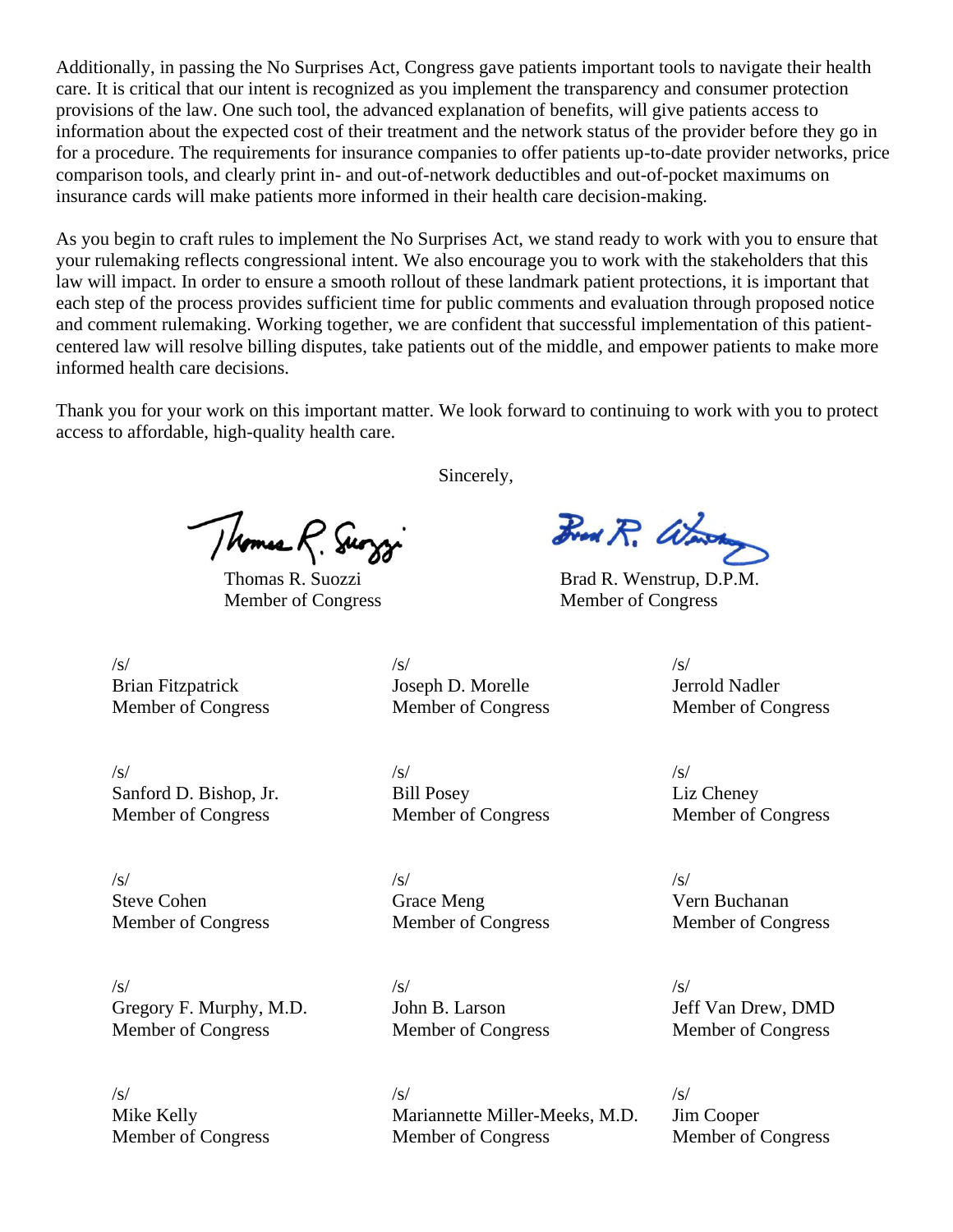$\sqrt{s}$ / $\sqrt{s}$ / $\sqrt{s}$ / $\sqrt{s}$ / $\sqrt{s}$ / $\sqrt{s}$ / $\sqrt{s}$ / $\sqrt{s}$ / $\sqrt{s}$ / $\sqrt{s}$ / $\sqrt{s}$ / $\sqrt{s}$ / $\sqrt{s}$ / $\sqrt{s}$ / $\sqrt{s}$ / $\sqrt{s}$ / $\sqrt{s}$ / $\sqrt{s}$ / $\sqrt{s}$ / $\sqrt{s}$ / $\sqrt{s}$ / $\sqrt{s}$ / $\sqrt{s}$ / $\sqrt{s}$ / $\sqrt{s}$ / $\sqrt{s}$ / $\sqrt{s}$ / $\sqrt{s}$ / $\sqrt{s}$ / $\sqrt{s}$ / $\sqrt{s}$ / $\sqrt{s$ 

 $\sqrt{s}$ / $\sqrt{s}$ / $\sqrt{s}$ / $\sqrt{s}$ / $\sqrt{s}$ / $\sqrt{s}$ / $\sqrt{s}$ / $\sqrt{s}$ / $\sqrt{s}$ / $\sqrt{s}$ / $\sqrt{s}$ / $\sqrt{s}$ / $\sqrt{s}$ / $\sqrt{s}$ / $\sqrt{s}$ / $\sqrt{s}$ / $\sqrt{s}$ / $\sqrt{s}$ / $\sqrt{s}$ / $\sqrt{s}$ / $\sqrt{s}$ / $\sqrt{s}$ / $\sqrt{s}$ / $\sqrt{s}$ / $\sqrt{s}$ / $\sqrt{s}$ / $\sqrt{s}$ / $\sqrt{s}$ / $\sqrt{s}$ / $\sqrt{s}$ / $\sqrt{s}$ / $\sqrt{s$ Scott DesJarlais, M.D. Tim Burchett Lucy McBath Member of Congress Member of Congress Member of Congress

 $\sqrt{s}$ / $\sqrt{s}$ / $\sqrt{s}$ / $\sqrt{s}$ / $\sqrt{s}$ / $\sqrt{s}$ / $\sqrt{s}$ / $\sqrt{s}$ / $\sqrt{s}$ / $\sqrt{s}$ / $\sqrt{s}$ / $\sqrt{s}$ / $\sqrt{s}$ / $\sqrt{s}$ / $\sqrt{s}$ / $\sqrt{s}$ / $\sqrt{s}$ / $\sqrt{s}$ / $\sqrt{s}$ / $\sqrt{s}$ / $\sqrt{s}$ / $\sqrt{s}$ / $\sqrt{s}$ / $\sqrt{s}$ / $\sqrt{s}$ / $\sqrt{s}$ / $\sqrt{s}$ / $\sqrt{s}$ / $\sqrt{s}$ / $\sqrt{s}$ / $\sqrt{s}$ / $\sqrt{s$ 

 $\sqrt{s}$ / $\sqrt{s}$ / $\sqrt{s}$ / $\sqrt{s}$ / $\sqrt{s}$ / $\sqrt{s}$ / $\sqrt{s}$ / $\sqrt{s}$ / $\sqrt{s}$ / $\sqrt{s}$ / $\sqrt{s}$ / $\sqrt{s}$ / $\sqrt{s}$ / $\sqrt{s}$ / $\sqrt{s}$ / $\sqrt{s}$ / $\sqrt{s}$ / $\sqrt{s}$ / $\sqrt{s}$ / $\sqrt{s}$ / $\sqrt{s}$ / $\sqrt{s}$ / $\sqrt{s}$ / $\sqrt{s}$ / $\sqrt{s}$ / $\sqrt{s}$ / $\sqrt{s}$ / $\sqrt{s}$ / $\sqrt{s}$ / $\sqrt{s}$ / $\sqrt{s}$ / $\sqrt{s$ Eleanor Holmes Norton Neal P. Dunn, M.D. Tom Cole Member of Congress Member of Congress Member of Congress

 $\sqrt{s}$ / $\sqrt{s}$ / $\sqrt{s}$ / $\sqrt{s}$ / $\sqrt{s}$ / $\sqrt{s}$ / $\sqrt{s}$ / $\sqrt{s}$ / $\sqrt{s}$ / $\sqrt{s}$ / $\sqrt{s}$ / $\sqrt{s}$ / $\sqrt{s}$ / $\sqrt{s}$ / $\sqrt{s}$ / $\sqrt{s}$ / $\sqrt{s}$ / $\sqrt{s}$ / $\sqrt{s}$ / $\sqrt{s}$ / $\sqrt{s}$ / $\sqrt{s}$ / $\sqrt{s}$ / $\sqrt{s}$ / $\sqrt{s}$ / $\sqrt{s}$ / $\sqrt{s}$ / $\sqrt{s}$ / $\sqrt{s}$ / $\sqrt{s}$ / $\sqrt{s}$ / $\sqrt{s$ David G. Valadao Jodey C. Arrington John Joyce, M.D.

 $\sqrt{s}$ / $\sqrt{s}$ / $\sqrt{s}$ / $\sqrt{s}$ / $\sqrt{s}$ / $\sqrt{s}$ / $\sqrt{s}$ / $\sqrt{s}$ / $\sqrt{s}$ / $\sqrt{s}$ / $\sqrt{s}$ / $\sqrt{s}$ / $\sqrt{s}$ / $\sqrt{s}$ / $\sqrt{s}$ / $\sqrt{s}$ / $\sqrt{s}$ / $\sqrt{s}$ / $\sqrt{s}$ / $\sqrt{s}$ / $\sqrt{s}$ / $\sqrt{s}$ / $\sqrt{s}$ / $\sqrt{s}$ / $\sqrt{s}$ / $\sqrt{s}$ / $\sqrt{s}$ / $\sqrt{s}$ / $\sqrt{s}$ / $\sqrt{s}$ / $\sqrt{s}$ / $\sqrt{s$ William R. Timmons, IV David N. Cicilline Juan Vargas Member of Congress Member of Congress Member of Congress

 $\sqrt{s}$ / $\sqrt{s}$ / $\sqrt{s}$ / $\sqrt{s}$ / $\sqrt{s}$ / $\sqrt{s}$ / $\sqrt{s}$ / $\sqrt{s}$ / $\sqrt{s}$ / $\sqrt{s}$ / $\sqrt{s}$ / $\sqrt{s}$ / $\sqrt{s}$ / $\sqrt{s}$ / $\sqrt{s}$ / $\sqrt{s}$ / $\sqrt{s}$ / $\sqrt{s}$ / $\sqrt{s}$ / $\sqrt{s}$ / $\sqrt{s}$ / $\sqrt{s}$ / $\sqrt{s}$ / $\sqrt{s}$ / $\sqrt{s}$ / $\sqrt{s}$ / $\sqrt{s}$ / $\sqrt{s}$ / $\sqrt{s}$ / $\sqrt{s}$ / $\sqrt{s}$ / $\sqrt{s$ 

 $\sqrt{s}$ / $\sqrt{s}$ / $\sqrt{s}$ / $\sqrt{s}$ / $\sqrt{s}$ / $\sqrt{s}$ / $\sqrt{s}$ / $\sqrt{s}$ / $\sqrt{s}$ / $\sqrt{s}$ / $\sqrt{s}$ / $\sqrt{s}$ / $\sqrt{s}$ / $\sqrt{s}$ / $\sqrt{s}$ / $\sqrt{s}$ / $\sqrt{s}$ / $\sqrt{s}$ / $\sqrt{s}$ / $\sqrt{s}$ / $\sqrt{s}$ / $\sqrt{s}$ / $\sqrt{s}$ / $\sqrt{s}$ / $\sqrt{s}$ / $\sqrt{s}$ / $\sqrt{s}$ / $\sqrt{s}$ / $\sqrt{s}$ / $\sqrt{s}$ / $\sqrt{s}$ / $\sqrt{s$ Alex X. Mooney A. Drew Ferguson, IV Haley Stevens Member of Congress Member of Congress Member of Congress

John Garamendi Rodney Davis Andy Harris, M.D.

 $\sqrt{s}$ / $\sqrt{s}$ / $\sqrt{s}$ / $\sqrt{s}$ / $\sqrt{s}$ / $\sqrt{s}$ / $\sqrt{s}$ / $\sqrt{s}$ / $\sqrt{s}$ / $\sqrt{s}$ / $\sqrt{s}$ / $\sqrt{s}$ / $\sqrt{s}$ / $\sqrt{s}$ / $\sqrt{s}$ / $\sqrt{s}$ / $\sqrt{s}$ / $\sqrt{s}$ / $\sqrt{s}$ / $\sqrt{s}$ / $\sqrt{s}$ / $\sqrt{s}$ / $\sqrt{s}$ / $\sqrt{s}$ / $\sqrt{s}$ / $\sqrt{s}$ / $\sqrt{s}$ / $\sqrt{s}$ / $\sqrt{s}$ / $\sqrt{s}$ / $\sqrt{s}$ / $\sqrt{s$ Pete Sessions Ronny L. Jackson, M.D. Jason Smith Member of Congress Member of Congress Member of Congress

Cindy Axne Adriano Espaillat Steve Chabot Member of Congress Member of Congress Member of Congress

 $\sqrt{s}$ / $\sqrt{s}$ / $\sqrt{s}$ / $\sqrt{s}$ / $\sqrt{s}$ / $\sqrt{s}$ / $\sqrt{s}$ / $\sqrt{s}$ / $\sqrt{s}$ / $\sqrt{s}$ / $\sqrt{s}$ / $\sqrt{s}$ / $\sqrt{s}$ / $\sqrt{s}$ / $\sqrt{s}$ / $\sqrt{s}$ / $\sqrt{s}$ / $\sqrt{s}$ / $\sqrt{s}$ / $\sqrt{s}$ / $\sqrt{s}$ / $\sqrt{s}$ / $\sqrt{s}$ / $\sqrt{s}$ / $\sqrt{s}$ / $\sqrt{s}$ / $\sqrt{s}$ / $\sqrt{s}$ / $\sqrt{s}$ / $\sqrt{s}$ / $\sqrt{s}$ / $\sqrt{s$ Member of Congress Member of Congress Member of Congress

Susan Wild James R. Langevin Eddie Bernice Johnson Member of Congress Member of Congress Member of Congress

Member of Congress Member of Congress Member of Congress

Member of Congress Member of Congress Member of Congress

Derek Kilmer Tim Ryan Michael C. Burgess, M.D.<br>Member of Congress Member of Congress Member of Congress Member of Congress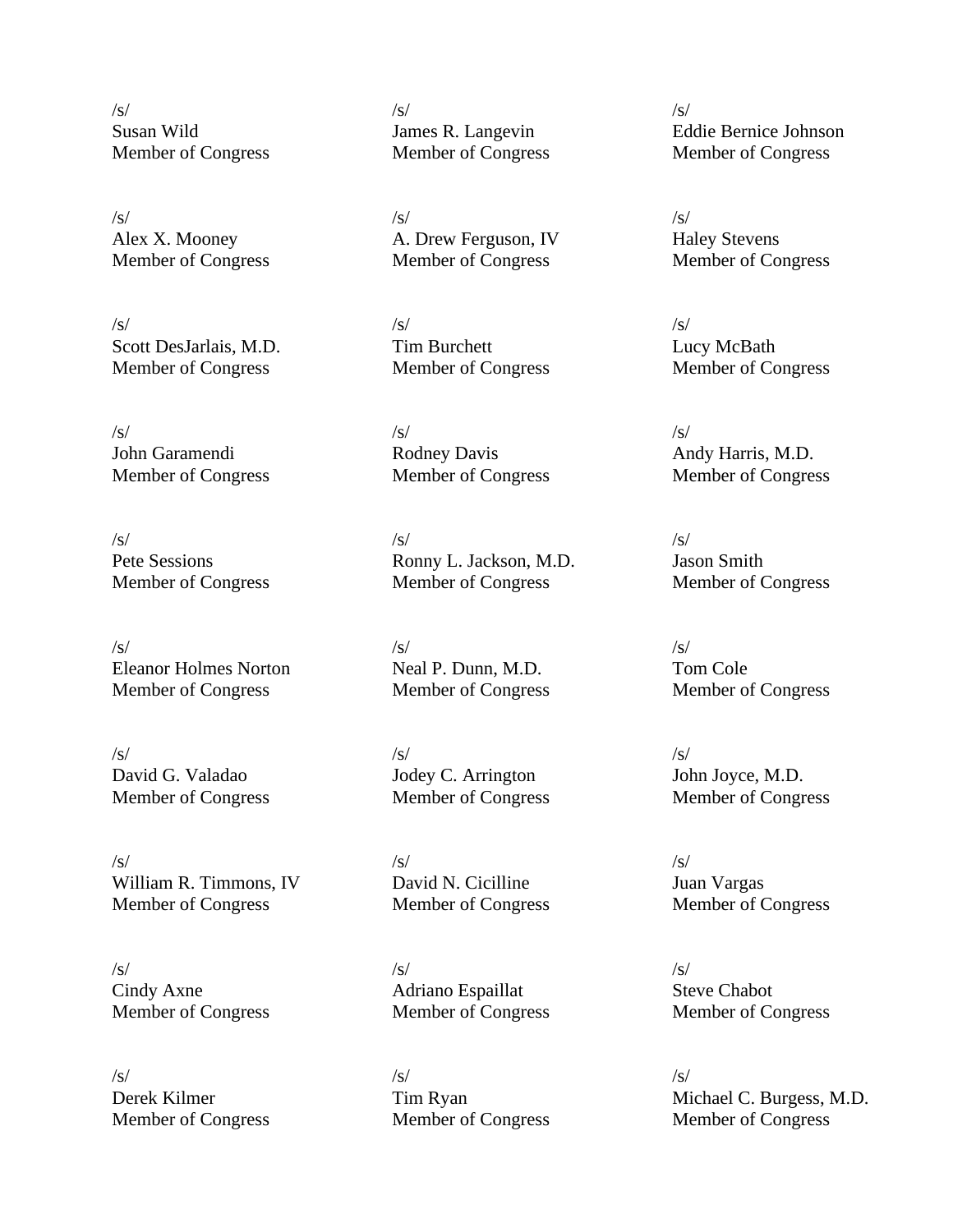Ami Bera, M.D. Raja Krishnamoorthi Jimmy Panetta

Ron Estes **Randy Feenstra** Bill Pascrell, Jr. Member of Congress Member of Congress Member of Congress

 $\sqrt{s}$ / $\sqrt{s}$ / $\sqrt{s}$ / $\sqrt{s}$ / $\sqrt{s}$ / $\sqrt{s}$ / $\sqrt{s}$ / $\sqrt{s}$ / $\sqrt{s}$ / $\sqrt{s}$ / $\sqrt{s}$ / $\sqrt{s}$ / $\sqrt{s}$ / $\sqrt{s}$ / $\sqrt{s}$ / $\sqrt{s}$ / $\sqrt{s}$ / $\sqrt{s}$ / $\sqrt{s}$ / $\sqrt{s}$ / $\sqrt{s}$ / $\sqrt{s}$ / $\sqrt{s}$ / $\sqrt{s}$ / $\sqrt{s}$ / $\sqrt{s}$ / $\sqrt{s}$ / $\sqrt{s}$ / $\sqrt{s}$ / $\sqrt{s}$ / $\sqrt{s}$ / $\sqrt{s$ 

 $\sqrt{s}$ / $\sqrt{s}$ / $\sqrt{s}$ / $\sqrt{s}$ / $\sqrt{s}$ / $\sqrt{s}$ / $\sqrt{s}$ / $\sqrt{s}$ / $\sqrt{s}$ / $\sqrt{s}$ / $\sqrt{s}$ / $\sqrt{s}$ / $\sqrt{s}$ / $\sqrt{s}$ / $\sqrt{s}$ / $\sqrt{s}$ / $\sqrt{s}$ / $\sqrt{s}$ / $\sqrt{s}$ / $\sqrt{s}$ / $\sqrt{s}$ / $\sqrt{s}$ / $\sqrt{s}$ / $\sqrt{s}$ / $\sqrt{s}$ / $\sqrt{s}$ / $\sqrt{s}$ / $\sqrt{s}$ / $\sqrt{s}$ / $\sqrt{s}$ / $\sqrt{s}$ / $\sqrt{s$ Colin Allred Stephanie Bice Christopher H. Smith<br>
Member of Congress Member of Congress Member of Congress Member of Congress Member of Congress Member of Congress

 $\sqrt{s}$ / $\sqrt{s}$ / $\sqrt{s}$ / $\sqrt{s}$ / $\sqrt{s}$ / $\sqrt{s}$ / $\sqrt{s}$ / $\sqrt{s}$ / $\sqrt{s}$ / $\sqrt{s}$ / $\sqrt{s}$ / $\sqrt{s}$ / $\sqrt{s}$ / $\sqrt{s}$ / $\sqrt{s}$ / $\sqrt{s}$ / $\sqrt{s}$ / $\sqrt{s}$ / $\sqrt{s}$ / $\sqrt{s}$ / $\sqrt{s}$ / $\sqrt{s}$ / $\sqrt{s}$ / $\sqrt{s}$ / $\sqrt{s}$ / $\sqrt{s}$ / $\sqrt{s}$ / $\sqrt{s}$ / $\sqrt{s}$ / $\sqrt{s}$ / $\sqrt{s}$ / $\sqrt{s$ 

 $\sqrt{s}$ / $\sqrt{s}$ / $\sqrt{s}$ / $\sqrt{s}$ / $\sqrt{s}$ / $\sqrt{s}$ / $\sqrt{s}$ / $\sqrt{s}$ / $\sqrt{s}$ / $\sqrt{s}$ / $\sqrt{s}$ / $\sqrt{s}$ / $\sqrt{s}$ / $\sqrt{s}$ / $\sqrt{s}$ / $\sqrt{s}$ / $\sqrt{s}$ / $\sqrt{s}$ / $\sqrt{s}$ / $\sqrt{s}$ / $\sqrt{s}$ / $\sqrt{s}$ / $\sqrt{s}$ / $\sqrt{s}$ / $\sqrt{s}$ / $\sqrt{s}$ / $\sqrt{s}$ / $\sqrt{s}$ / $\sqrt{s}$ / $\sqrt{s}$ / $\sqrt{s}$ / $\sqrt{s$ 

 $\sqrt{s}$ / $\sqrt{s}$ / $\sqrt{s}$ / $\sqrt{s}$ / $\sqrt{s}$ / $\sqrt{s}$ / $\sqrt{s}$ / $\sqrt{s}$ / $\sqrt{s}$ / $\sqrt{s}$ / $\sqrt{s}$ / $\sqrt{s}$ / $\sqrt{s}$ / $\sqrt{s}$ / $\sqrt{s}$ / $\sqrt{s}$ / $\sqrt{s}$ / $\sqrt{s}$ / $\sqrt{s}$ / $\sqrt{s}$ / $\sqrt{s}$ / $\sqrt{s}$ / $\sqrt{s}$ / $\sqrt{s}$ / $\sqrt{s}$ / $\sqrt{s}$ / $\sqrt{s}$ / $\sqrt{s}$ / $\sqrt{s}$ / $\sqrt{s}$ / $\sqrt{s}$ / $\sqrt{s$ 

 $\sqrt{s}$ / $\sqrt{s}$ / $\sqrt{s}$ / $\sqrt{s}$ / $\sqrt{s}$ / $\sqrt{s}$ / $\sqrt{s}$ / $\sqrt{s}$ / $\sqrt{s}$ / $\sqrt{s}$ / $\sqrt{s}$ / $\sqrt{s}$ / $\sqrt{s}$ / $\sqrt{s}$ / $\sqrt{s}$ / $\sqrt{s}$ / $\sqrt{s}$ / $\sqrt{s}$ / $\sqrt{s}$ / $\sqrt{s}$ / $\sqrt{s}$ / $\sqrt{s}$ / $\sqrt{s}$ / $\sqrt{s}$ / $\sqrt{s}$ / $\sqrt{s}$ / $\sqrt{s}$ / $\sqrt{s}$ / $\sqrt{s}$ / $\sqrt{s}$ / $\sqrt{s}$ / $\sqrt{s$ 

 $\sqrt{s}$ / $\sqrt{s}$ / $\sqrt{s}$ / $\sqrt{s}$ / $\sqrt{s}$ / $\sqrt{s}$ / $\sqrt{s}$ / $\sqrt{s}$ / $\sqrt{s}$ / $\sqrt{s}$ / $\sqrt{s}$ / $\sqrt{s}$ / $\sqrt{s}$ / $\sqrt{s}$ / $\sqrt{s}$ / $\sqrt{s}$ / $\sqrt{s}$ / $\sqrt{s}$ / $\sqrt{s}$ / $\sqrt{s}$ / $\sqrt{s}$ / $\sqrt{s}$ / $\sqrt{s}$ / $\sqrt{s}$ / $\sqrt{s}$ / $\sqrt{s}$ / $\sqrt{s}$ / $\sqrt{s}$ / $\sqrt{s}$ / $\sqrt{s}$ / $\sqrt{s}$ / $\sqrt{s$ John Katko **Darrell Issa** Brian Higgins

Linda T. Sánchez William R. Keating Frank D. Lucas Member of Congress Member of Congress Member of Congress

 $\sqrt{s}$ / $\sqrt{s}$ / $\sqrt{s}$ / $\sqrt{s}$ / $\sqrt{s}$ / $\sqrt{s}$ / $\sqrt{s}$ / $\sqrt{s}$ / $\sqrt{s}$ / $\sqrt{s}$ / $\sqrt{s}$ / $\sqrt{s}$ / $\sqrt{s}$ / $\sqrt{s}$ / $\sqrt{s}$ / $\sqrt{s}$ / $\sqrt{s}$ / $\sqrt{s}$ / $\sqrt{s}$ / $\sqrt{s}$ / $\sqrt{s}$ / $\sqrt{s}$ / $\sqrt{s}$ / $\sqrt{s}$ / $\sqrt{s}$ / $\sqrt{s}$ / $\sqrt{s}$ / $\sqrt{s}$ / $\sqrt{s}$ / $\sqrt{s}$ / $\sqrt{s}$ / $\sqrt{s$ Adrian Smith Glenn Grothman Josh Harder Member of Congress Member of Congress Member of Congress

André Carson Daniel T. Kildee Lloyd Smucker

 $\sqrt{s}$ / $\sqrt{s}$ / $\sqrt{s}$ / $\sqrt{s}$ / $\sqrt{s}$ / $\sqrt{s}$ / $\sqrt{s}$ / $\sqrt{s}$ / $\sqrt{s}$ / $\sqrt{s}$ / $\sqrt{s}$ / $\sqrt{s}$ / $\sqrt{s}$ / $\sqrt{s}$ / $\sqrt{s}$ / $\sqrt{s}$ / $\sqrt{s}$ / $\sqrt{s}$ / $\sqrt{s}$ / $\sqrt{s}$ / $\sqrt{s}$ / $\sqrt{s}$ / $\sqrt{s}$ / $\sqrt{s}$ / $\sqrt{s}$ / $\sqrt{s}$ / $\sqrt{s}$ / $\sqrt{s}$ / $\sqrt{s}$ / $\sqrt{s}$ / $\sqrt{s}$ / $\sqrt{s$ Terri A. Sewell **Rick W. Allen** John Yarmuth Member of Congress Member of Congress Member of Congress

Chris Jacobs Peter Meijer Barbara Lee Member of Congress Member of Congress Member of Congress

 $\sqrt{s}$ / $\sqrt{s}$ / $\sqrt{s}$ / $\sqrt{s}$ / $\sqrt{s}$ / $\sqrt{s}$ / $\sqrt{s}$ / $\sqrt{s}$ / $\sqrt{s}$ / $\sqrt{s}$ / $\sqrt{s}$ / $\sqrt{s}$ / $\sqrt{s}$ / $\sqrt{s}$ / $\sqrt{s}$ / $\sqrt{s}$ / $\sqrt{s}$ / $\sqrt{s}$ / $\sqrt{s}$ / $\sqrt{s}$ / $\sqrt{s}$ / $\sqrt{s}$ / $\sqrt{s}$ / $\sqrt{s}$ / $\sqrt{s}$ / $\sqrt{s}$ / $\sqrt{s}$ / $\sqrt{s}$ / $\sqrt{s}$ / $\sqrt{s}$ / $\sqrt{s}$ / $\sqrt{s$ Young Kim Anthony Gonzalez French Hill Member of Congress Member of Congress Member of Congress

Member of Congress Member of Congress Member of Congress

Member of Congress Member of Congress Member of Congress

Member of Congress Member of Congress Member of Congress